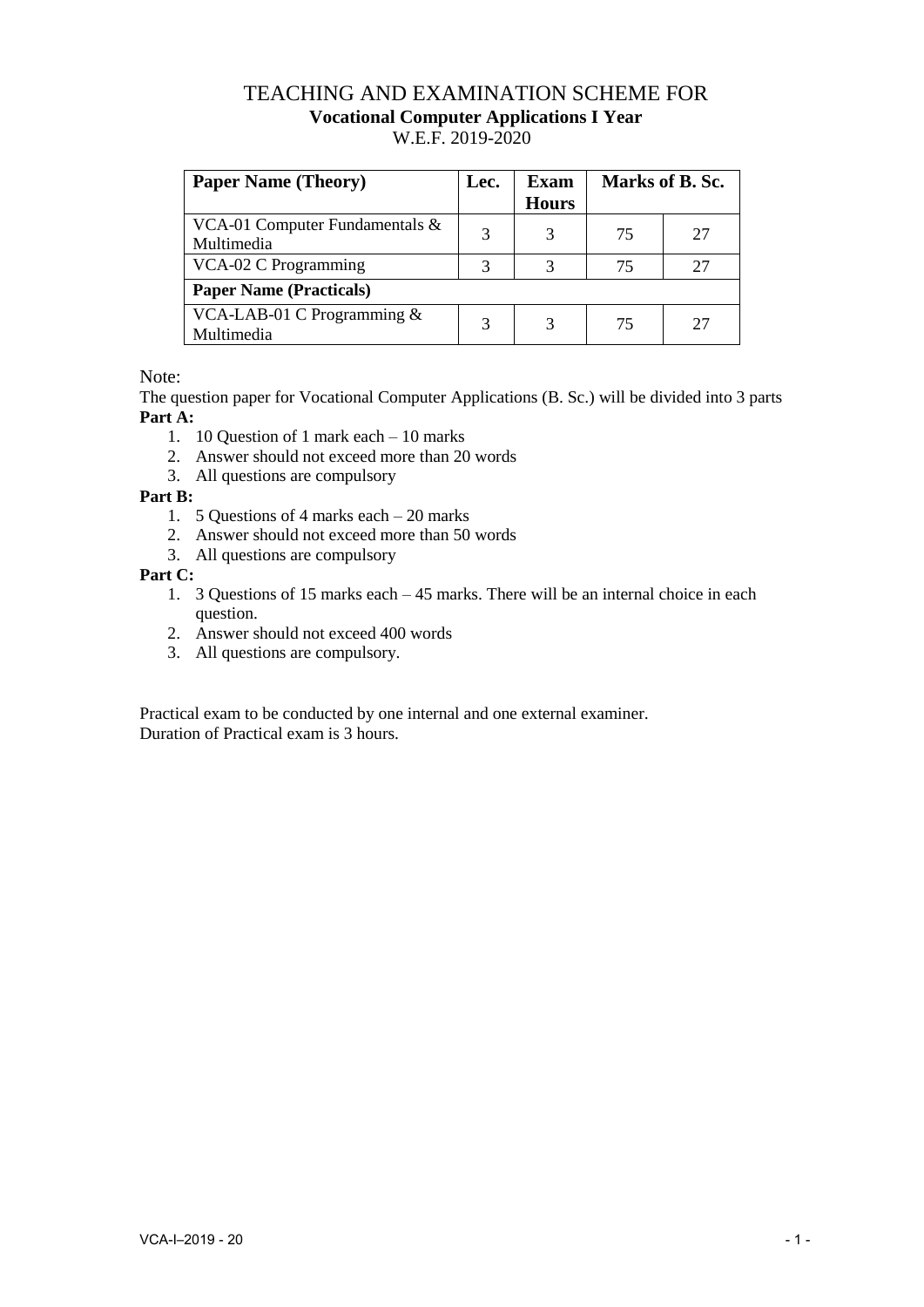*B. Sc. – 75*

## VCA-01 Computer Fundamentals & Multimedia

Introduction to Computer: Definition, Characteristics, Classification of Computers, Analog Computers, Digital Computers, Hybrid Computers, Classifications of computer on the basis of size and speed, Different type of computers Generations of Computers.

Computer keyboard, Pointing Devices, Mouse, track ball, Touch pad, joysticks, Touch– Sensitive Screens, Pen–based systems, Digitizer, Data Scanning Devices, Optical Recognition Systems, Bar Code Readers, Optical Mark Readers, Optical Scanners, Drum scanners, Hand scanner, Flatbed scanner, Web Camera, game pad, Digital Camera

Hard Copy Devices: Printer, Impact Printers, Daisy Wheel, Dot Matrix Printer, Line printer, Chain printers, Comb printers, Non impact printers, DeskJet, Inkjet printers, Laser printer, Thermal transfer printer, Barcode printers

Computer display: CRT, LCD, Projection Displays, Plasma display panel, Display Standard, Introduction Memory, Classifications, Random-access memory, volatile memory, Nonvolatile memory, Flash memory, Read-only memory, Secondary Memory: The Cache Memory, Auxiliary Storage Memory, Memory Hierarchy, Storage Devices, Magnetic Tape, Magnetic Disk, Floppy Disk, Hard Disks, CD, DVD, Magneto-optical

Number system, Binary, octal, hexadecimal, addition, subtraction, multiplications, Computer Code: BCD, ASCII, EBCDIC Code, Excess-3 code, Gray Code, Software: User Interface, System software, Programming software, Application software Logic Gates: Logic gates and Boolean algebra representation and simplifications by k Map,.

Computer Viruses: Introduction, History, Types of Computer Viruses, Classification of Viruses, Ways to Catch a Computer Virus, Symptoms of a Computer Virus.

Application of computer : desktop publishing, sports, design and manufacturing research and design, military, robotics, Introduction of internet, History, IP, TCP and UDP, Application protocol, World Wide web, How the Web works, Web standards, Website, Overview, Types of websites, Electronic Mail, Internet e-mail header, Saved message file extension, Messages and mailboxes. Introduction to intranet, Uses, Advantages, Disadvantages.

Multimedia: Introduction to multimedia technology, computer, communication & entertainment, frame work for multimedia system, M/M devices, presentation device and user interfaces. Digital representation of sound and transmission, video and image compression, JPEG, MPEG, DVI technology, applications of M/M.

Build HTML documents from scratch. View HTML document using a variety of Web Browsers, Organize information using Lists, Use HTML frames and tables for page layout, Connect to a variety of resources by using hypertext links, Create style sheets to format the look and feel of the pages, Understand key image theory concepts, Create new images from scans or from scratch, Optimize image sizes, Create animated gifs and transparent images.